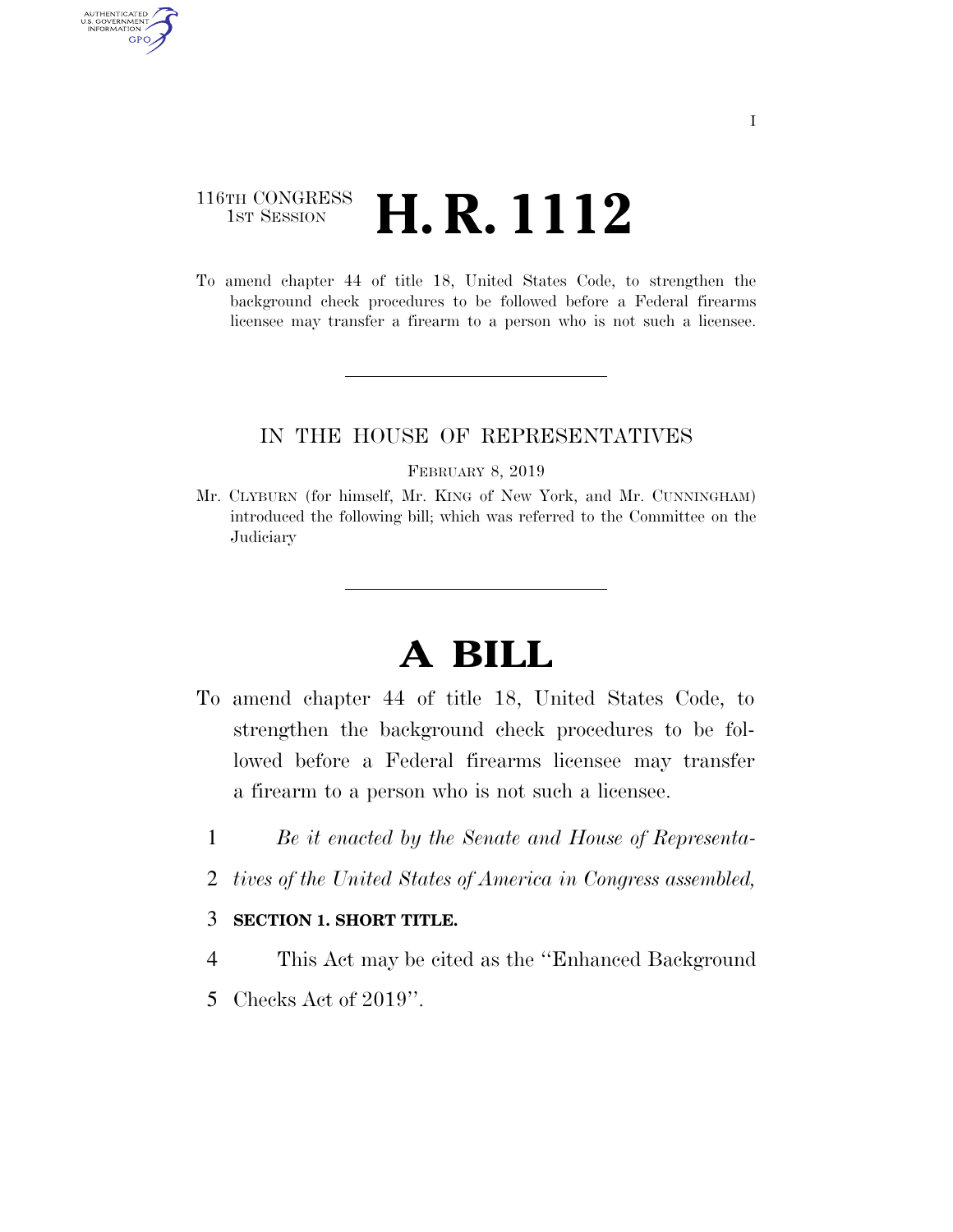| 1              | SEC. 2. STRENGTHENING OF BACKGROUND CHECK PROCE-      |
|----------------|-------------------------------------------------------|
| $\overline{2}$ | DURES TO BE FOLLOWED BEFORE A FED-                    |
| 3              | ERAL FIREARMS LICENSEE MAY TRANSFER A                 |
| $\overline{4}$ | FIREARM TO A PERSON WHO IS NOT SUCH A                 |
| 5              | LICENSEE.                                             |
| 6              | Section $922(t)(1)(B)(ii)$ of title 18, United States |
| 7              | Code is amended—                                      |
| 8              | $(1)$ in paragraph $(1)(B)$ , by striking clause (ii) |
| 9              | and inserting the following:                          |
| 10             | "(ii) in the event the system has not notified        |
| 11             | the licensee that the receipt of a firearm by such    |
| 12             | other person would violate subsection (g) or (n) of   |
| 13             | this section—                                         |
| 14             | "(I) not fewer than 10 business days                  |
| 15             | (meaning a day on which State offices are             |
| 16             | open) has elapsed since the licensee contacted        |
| 17             | the system, and the system has not notified the       |
| 18             | licensee that the receipt of a firearm by such        |
| 19             | other person would violate subsection (g) or (n)      |
| 20             | of this section, and the other person has sub-        |
| 21             | mitted, electronically through a website estab-       |
| 22             | lished by the Attorney General or by first-class      |
| 23             | mail, a petition for review which—                    |
| 24             | "(aa) certifies that such other person                |
| 25             | has no reason to believe that such other              |
| 26             | person is prohibited by Federal, State, or            |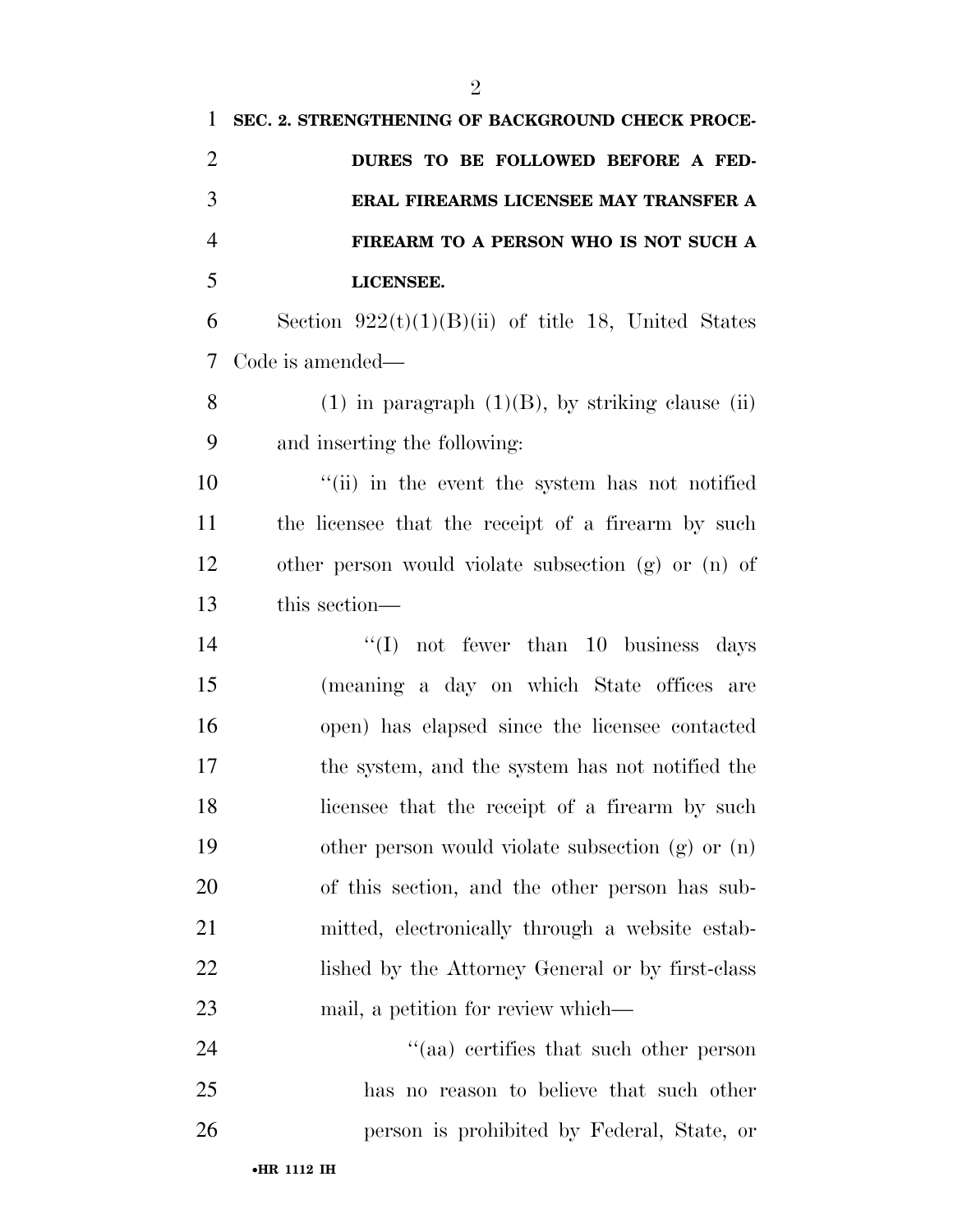| $\mathbf{1}$   | local law from purchasing or possessing a          |
|----------------|----------------------------------------------------|
| $\overline{2}$ | firearm; and                                       |
| 3              | "(bb) requests that the system re-                 |
| $\overline{4}$ | spond to the contact referred to in sub-           |
| 5              | paragraph (A) within 10 business days              |
| 6              | after the date the petition was submitted          |
| $\overline{7}$ | (or, if the petition is submitted by first-        |
| 8              | class mail, the date the letter containing         |
| 9              | the petition is postmarked); and                   |
| 10             | "(II) 10 business days have elapsed since          |
| 11             | the other person so submitted the petition, and    |
| 12             | the system has not notified the licensee that the  |
| 13             | receipt of a firearm by such other person would    |
| 14             | violate subsection $(g)$ or $(n)$ of this section; |
| 15             | and"; and                                          |
| 16             | $(2)$ by adding at the end the following:          |
| 17             | $\lq(7)$ The Attorney General shall—               |
| 18             | $(4)$ prescribe the form on which a peti-          |
| 19             | tion shall be submitted pursuant to paragraph      |
| 20             | (1)(B)(ii);                                        |
| 21             | "(B) make the form available electroni-            |
| 22             | cally, and provide a copy of the form to all li-   |
| 23             | censees referred to in paragraph $(1)$ ;           |